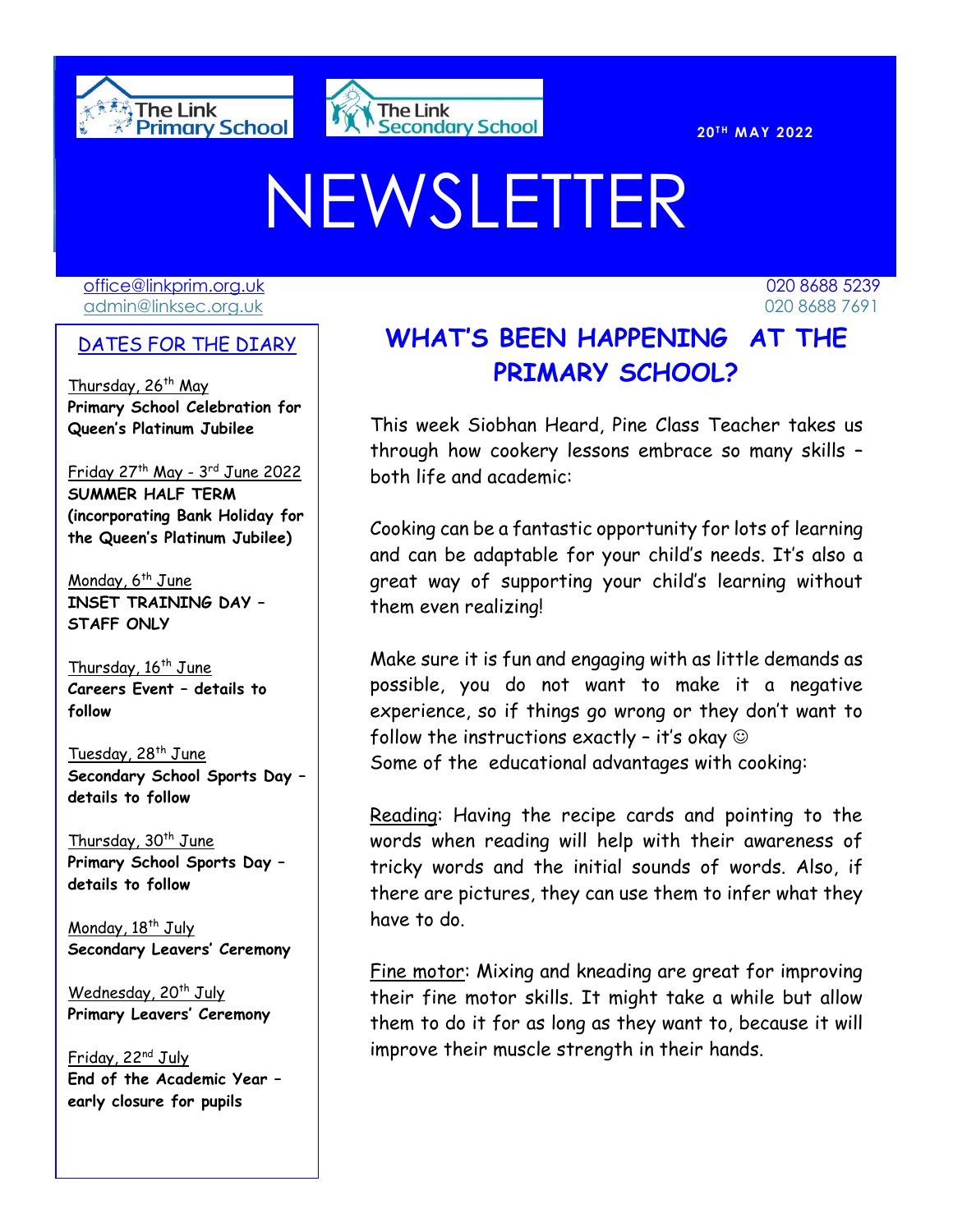

Working with dough is always fun because they punch it, roll it, pinch it and mould it, a lot like they would with play-doh!



Maths: There are lots of mathematical opportunities in cooking. Weighing the ingredients – even if your child is not working with numbers above 100, it is still good for number recognition.



Also counting the amount of ingredients that you need, like the amount of eggs or count in the chocolate chips! In addition, you can compare the amounts of ingredients – which one have I got more of, flour or butter? etc.



Vocabulary and listening: Talking through what you are doing to improves the vocabulary. Using time connectives, such as first, then, next can help with sequencing.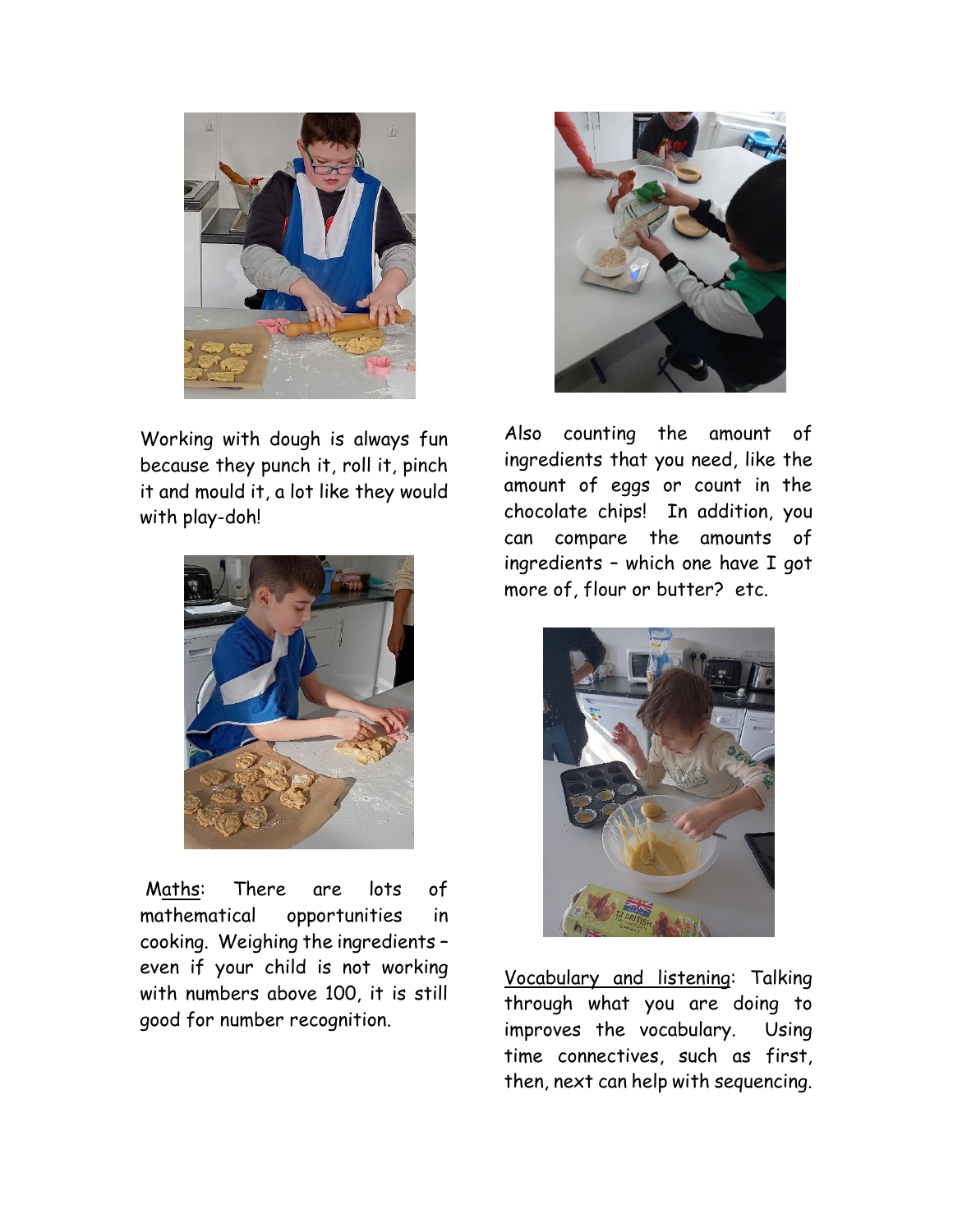Going to the shops: These are life skills to help your child develop independence. You can give them a list of the ingredients they need for their recipe when you go shopping, if they are not able to read it, you can put pictures on the list for them to look out for. It gives the activity a purpose and makes them understand why they are doing it.

And of course the end results of a cookery session are always very enjoyable.



Habeeb from Willow Class enjoyed his community trip this week, travelling by bus to Carshalton.



The trip came about following Habeeb's letter to Sandy. Personally written and which he subsequently read to her, how could such a request have been ignored!

He thoroughly enjoyed the bus ride and his swimming session with Sam and Lynda, who both said his patience, behaviour and attitude were impeccable.

So many Link Priorities achieved during this exercise. Well done Habeeb.



Lucas, Rita, Ritish, Wiki, Derya and McKyla, members of our School Council walked to Beddington Park this week and all enjoyed socializing with an ice-cream in the warm weather. They said they would like a zip wire and a 'curvaceous' slide for school and maybe a tuck shop on the playground!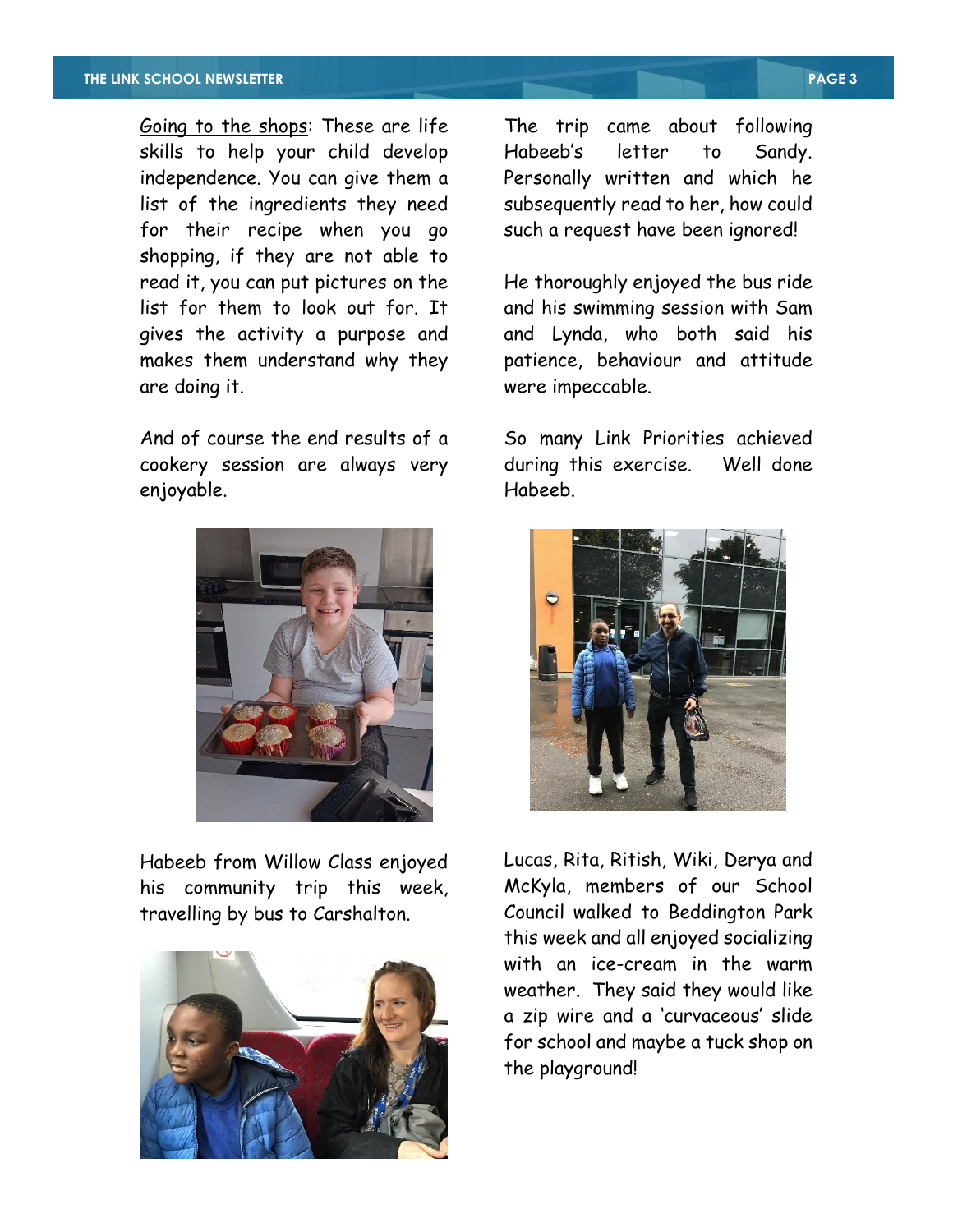# **WHAT'S BEEN HAPPENING AT THE SECONDARY SCHOOL?**

This week, we celebrated the Queen's Platinum Jubilee with an afternoon of traditional fun and games.

Starting off with a picnic outside in the sunshine, the students had great fun playing old school favourites such as hoopla and hook the duck. They also tried their skills at penalty shoot-outs.







We also held a hat competition with the winning designs being awarded to Georgia, Jareal and Younes.





We were thrilled to hear that Miguel and his Mum set up a fundraiser to help raise money for two charities – the PDA Society and Spectrum Gaming.

They both took part in a 24 hour gaming marathon where they raised £235 which helped to raise over £10,000 for the charities.

A huge well done Miguel.